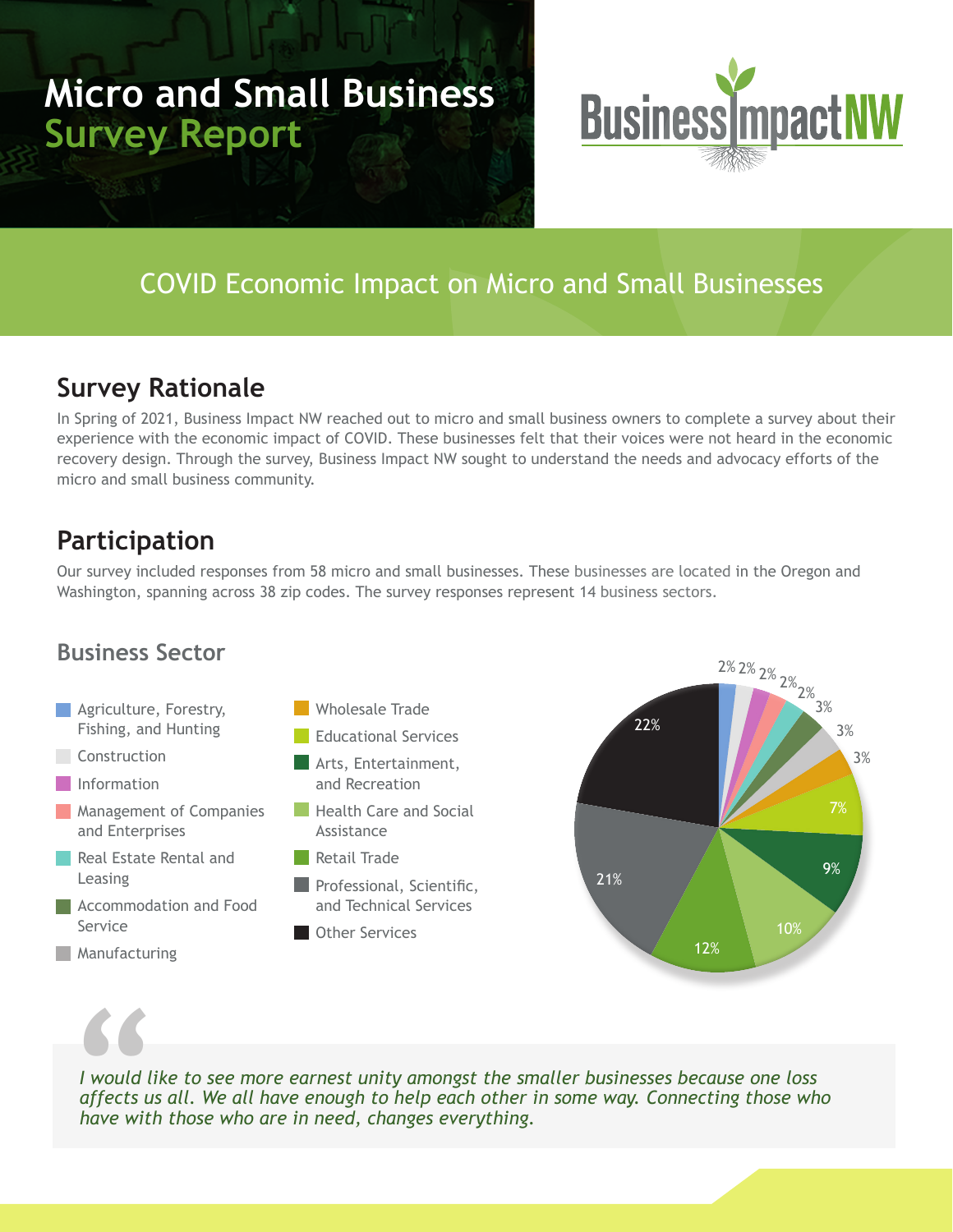### **Number of Employees**

Of the businesses surveyed, 54 have 1-5 employees and 4 businesses have 6-10 employees.

 $\blacksquare$  1-5 employees

6-10 employees

### **Annual Revenue**

Annual revenue for the 58 businesses ranges from \$1,000 to over \$105,001. Of the survey participants, 75% of the businesses received grants/loans, 60% of the businesses received PPP loans, and 46% of the businesses received EIDL grants.

7%







93%

Additionally, of the survey participants, 53% received coaching/resource sharing services. To measure the average loss of revenue during COVID, we used data from 43 participants who estimated their financial loss with a specific amount. The average loss of revenue was \$93,800.

# **COVID Losses**

Survey participants reported that COVID impacted their businesses through a variety of losses, including employees, marketing, long time clients and income. Many businesses improved revenue through pivoting to online sales. Survey participants expressed the need for a central place to view and understand critical information for social distance guidelines and other COVID precautions. Loan forgiveness, independent grants, earlier access to financial assistance and eligibility to use EIDL for lost rent, were among many additional recommendations.

Survey participants were asked:

**If you had retail/office space was your landlord accommodating?**



### **Landlords Employee Layoffs Rental Space**

Survey participants were asked:

**Did you have to lay off employees?**



Survey participants were asked:

**If you have retail/office space, will you be able to afford your monthly lease payments?**

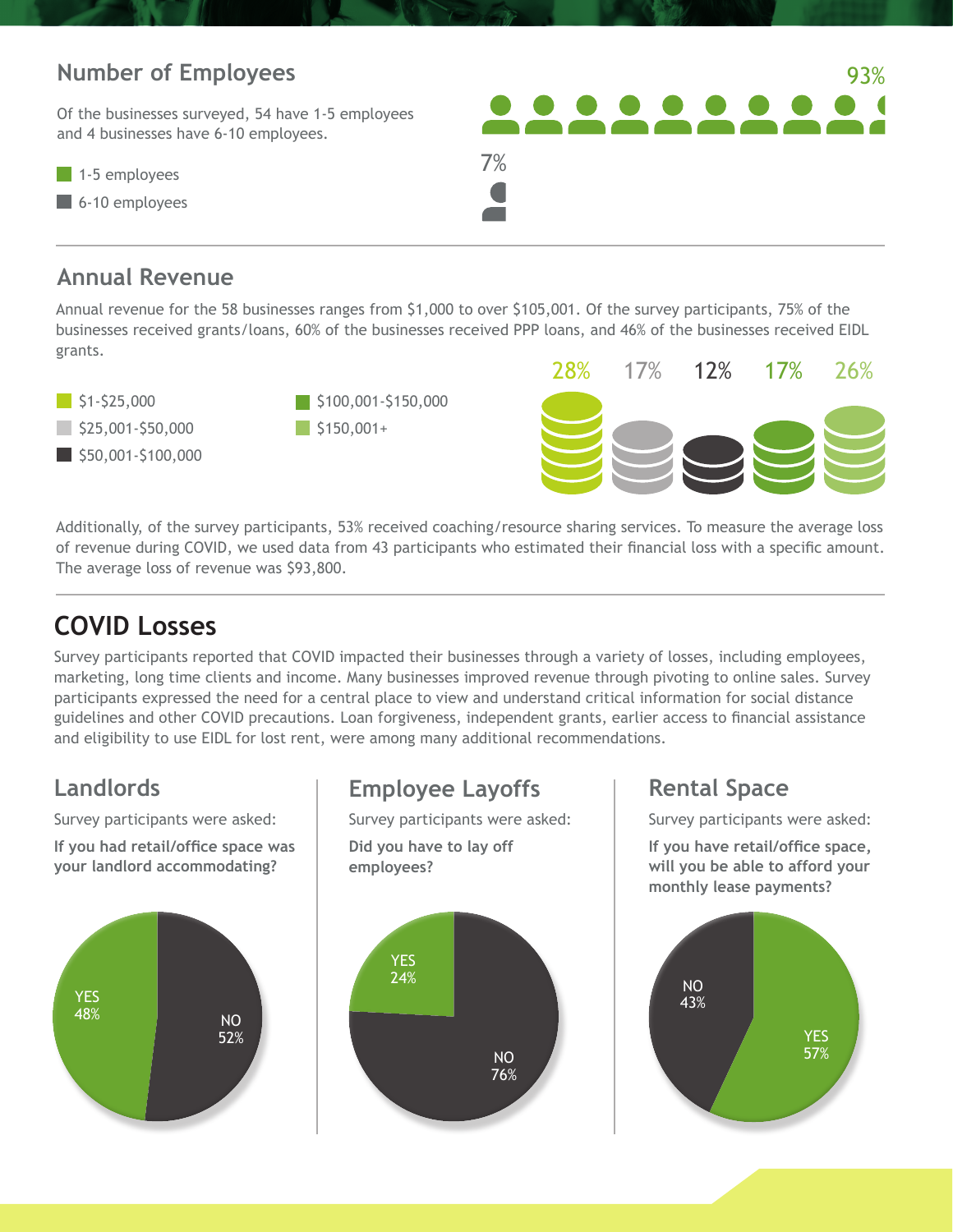# **Financial Resources**

For numerous businesses, grants and loans were a challenge during COVID economic recovery. This was expressed through a variety of situations including, awarded amounts being too low to cover business costs and not qualifying for eligibility requirements. Many survey participants shared that the grants and loans received created large debt accumulation.

### **Grant Assistance**



### **Other Assistance**

Survey participants were asked: **Did you receive other help?**

- **Coaching/Resource Sharing**
- **Other Help**
- **Other Grants/Loans**



*Recognize that many of us are operating on a shoe-string without savings and without protection. We are also operating alone or with minimal support, often in off-hours. Having one place to get critical information and support, not having to rely on Google to get us to the right place. Every business license to a micro-business should come with access to support.*  **Recognize<br>
Protection<br>
protection<br>
to the right**